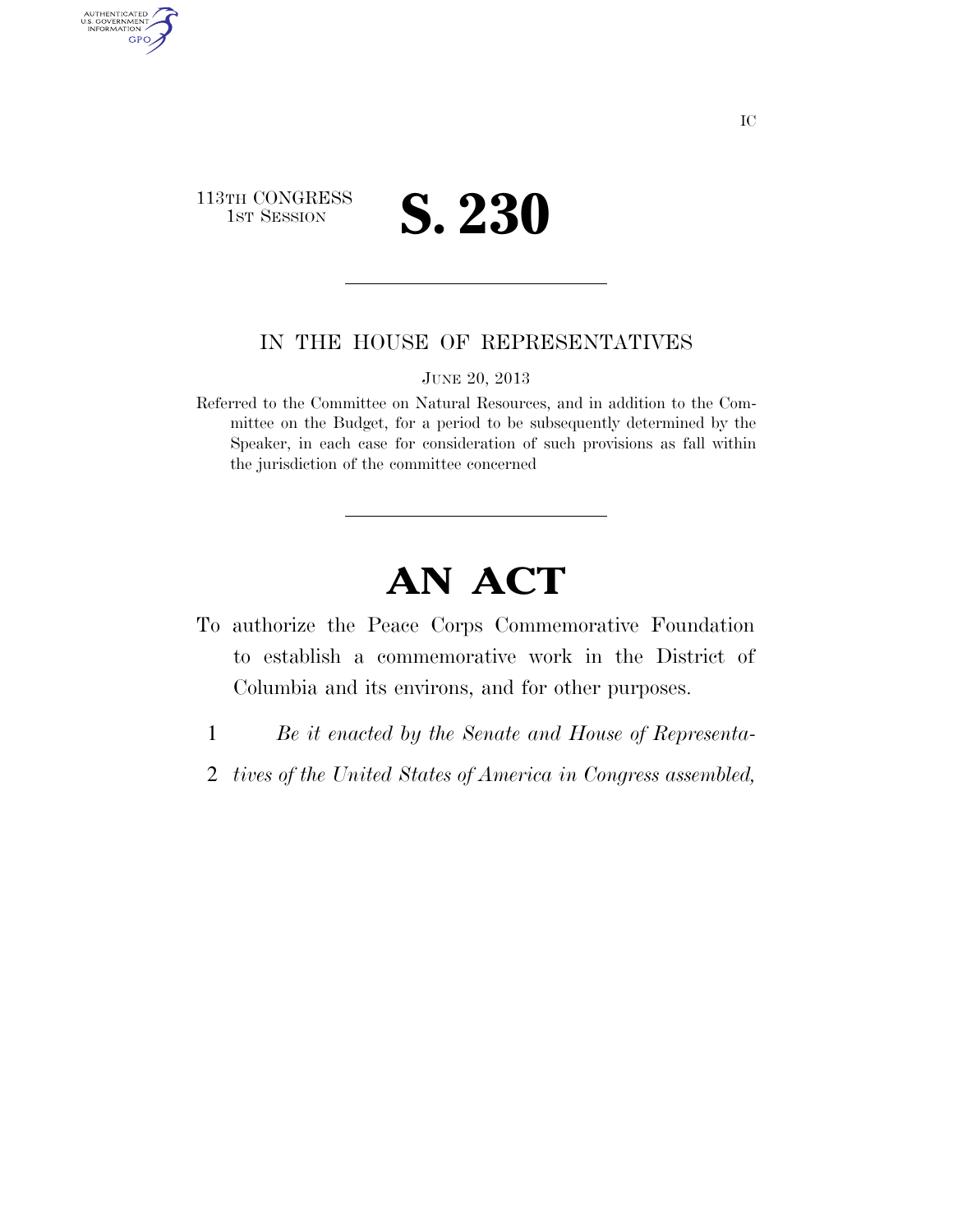## **SECTION 1. MEMORIAL TO COMMEMORATE AMERICA'S COMMITMENT TO INTERNATIONAL SERVICE AND GLOBAL PROSPERITY.**

 (a) AUTHORIZATION TO ESTABLISH COMMEMORA- TIVE WORK.—The Peace Corps Commemorative Founda- tion may establish a commemorative work on Federal land in the District of Columbia and its environs to commemo- rate the mission of the Peace Corps and the ideals on which the Peace Corps was founded.

 (b) COMPLIANCE WITH STANDARDS FOR COMMEMO- RATIVE WORKS ACT.—The establishment of the com- memorative work under this section shall be in accordance with chapter 89 of title 40, United States Code (commonly known as the ''Commemorative Works Act'').

(c) USE OF FEDERAL FUNDS PROHIBITED.—

- (1) IN GENERAL.—Federal funds may not be used to pay any expense of the establishment of the commemorative work under this section.
- (2) RESPONSIBILITY OF PEACE CORPS.—The Peace Corps Commemorative Foundation shall be solely responsible for acceptance of contributions for, and payment of the expenses of, the establishment of the commemorative work under this section.

 (d) DEPOSIT OF EXCESS FUNDS.—If, on payment of all expenses for the establishment of the commemorative work under this section (including the maintenance and